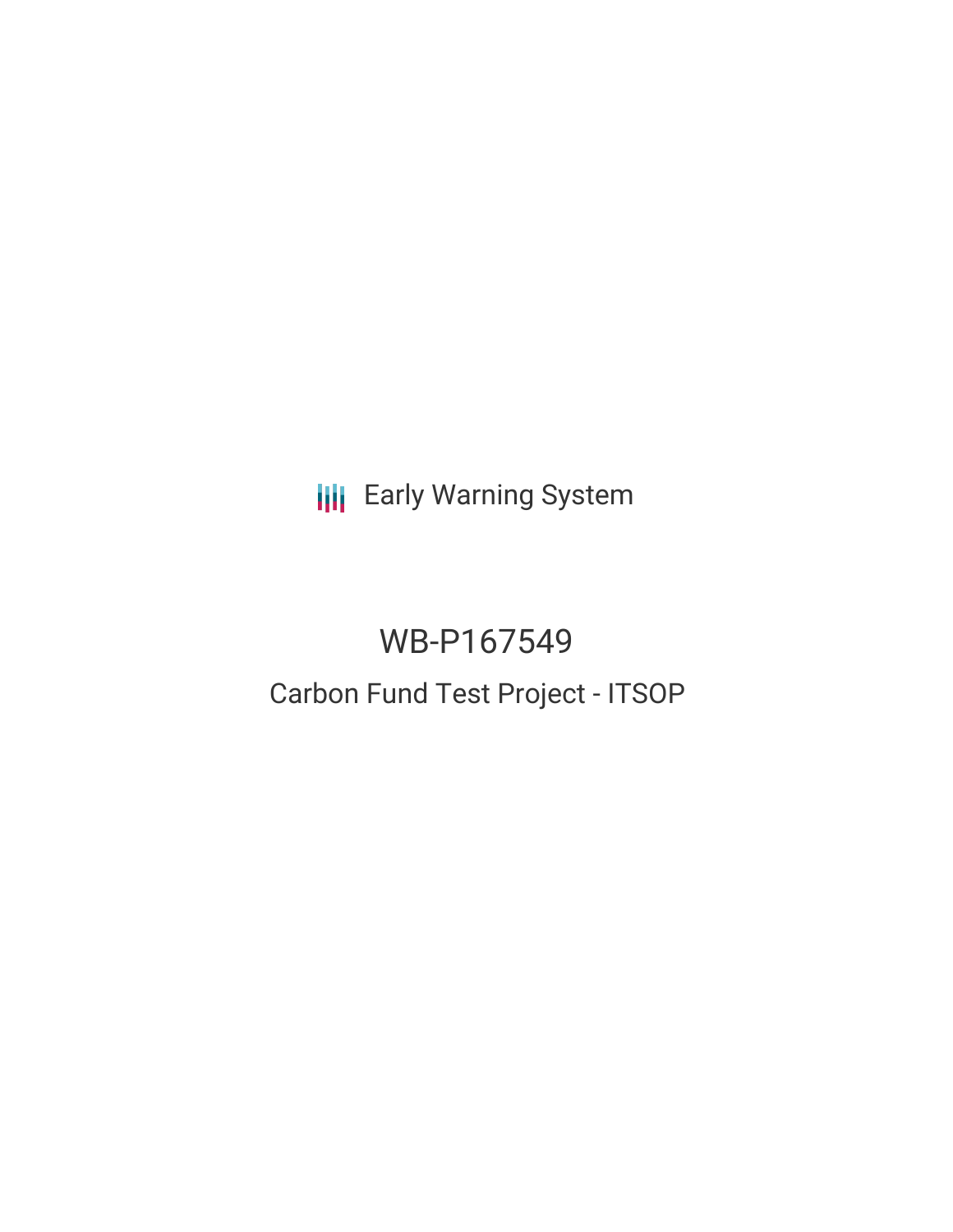

## **Quick Facts**

| <b>Financial Institutions</b> | World Bank (WB) |
|-------------------------------|-----------------|
| <b>Status</b>                 | Canceled        |
| <b>Bank Risk Rating</b>       |                 |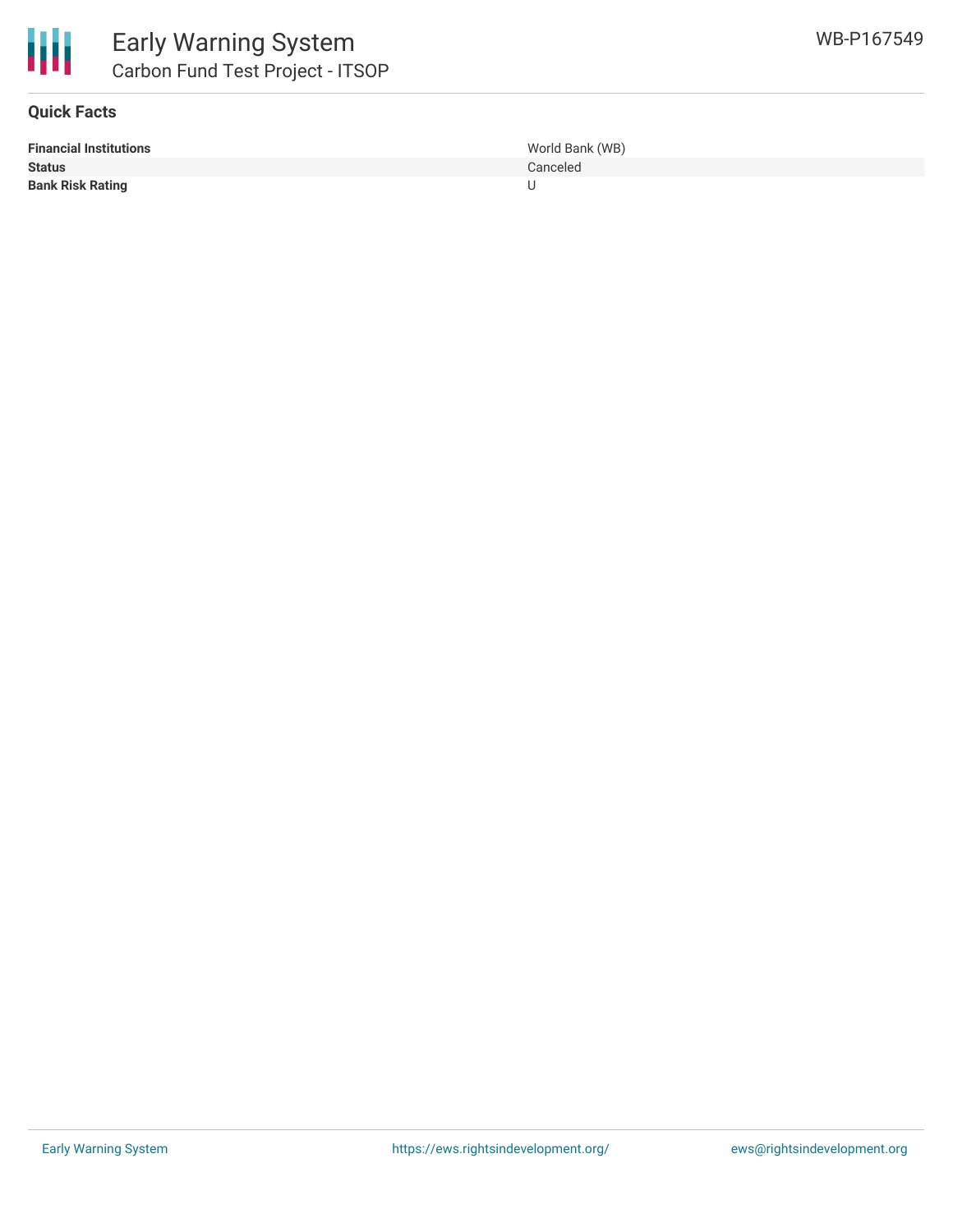

# **Project Description**

Project information was not provided at the time of disclosure. This project appears to be dropped.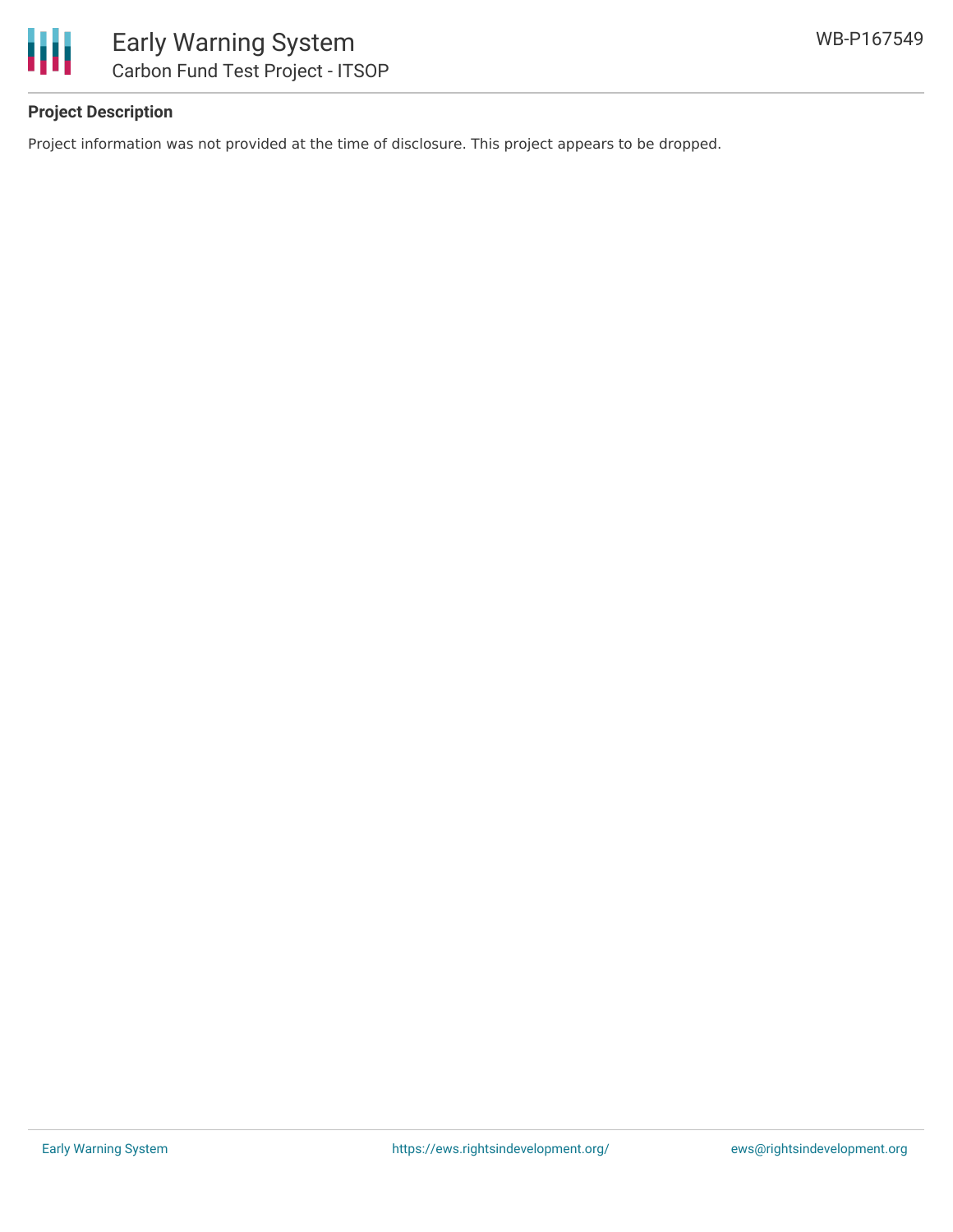

## **Investment Description**

World Bank (WB)